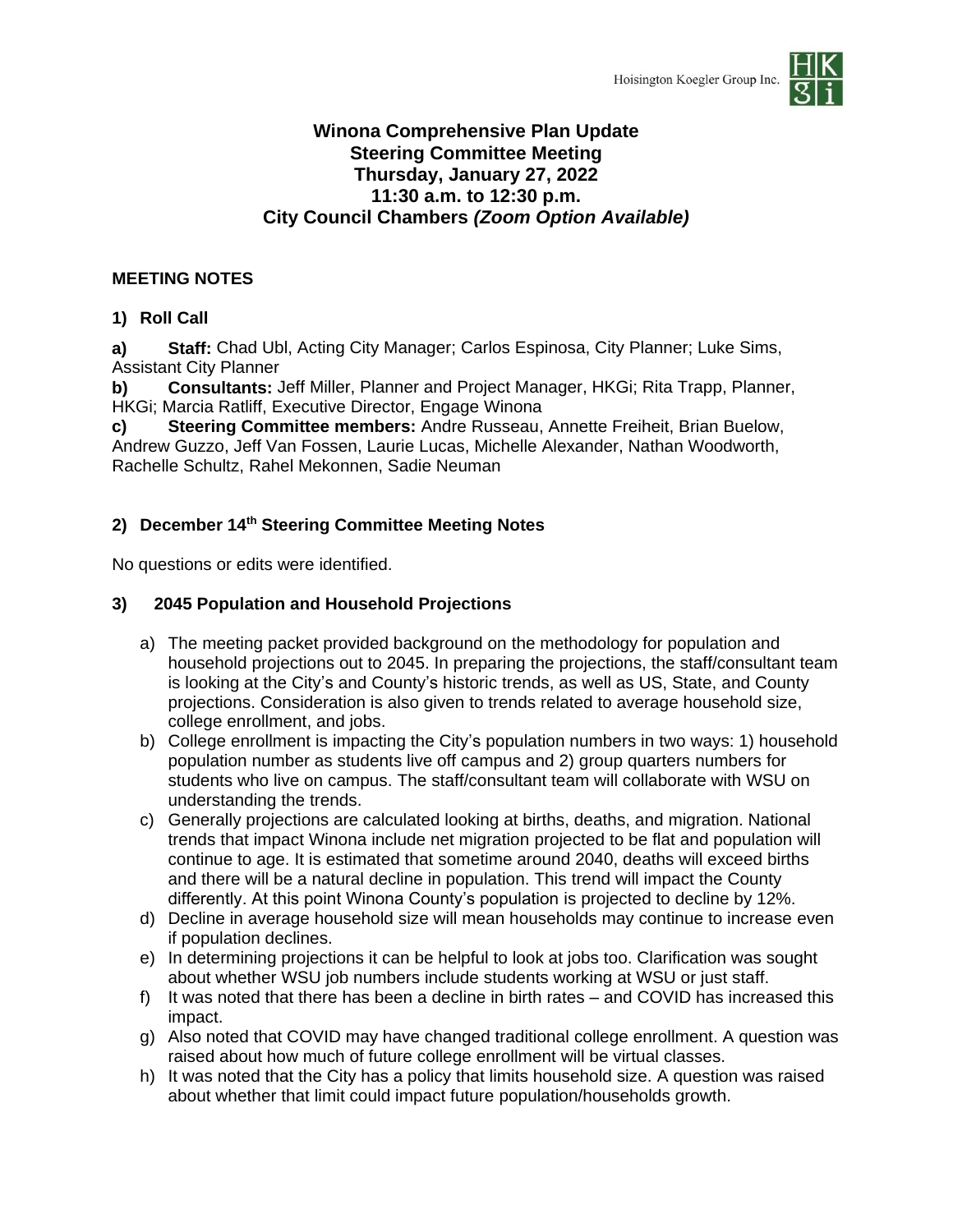

### **Winona Comprehensive Plan Update Steering Committee Meeting Thursday, January 27, 2022 11:30 a.m. to 12:30 p.m. City Council Chambers** *(Zoom Option Available)*

### **4) Engagement Phase 1 Report**

- a) There were more than 2,000 people involved in Phase 1 of the engagement effort. The approach was to go to people where they are – this included conversations and focus groups, digital surveys, an online interactive map, and pop-up events. Questions asked were designed to elicit community values, measure community activities, and identify visions for future improvements.
- b) The most noted value was Winona's people and sense of community, People also highly valued environment, activities (things to do), livability, and small-town feel (small geographic size/heritage/knowing people). Note that recreation is separate from environment as that was about the city's natural beauty and setting rather than the opportunities for recreation.
- c) Following values, participants were asked to dream about Winona's future. At the top of responses for dreams were livability, downtown, and economy.
- d) In asking folks about places where they love to be, folks noted specific businesses or non-profits, followed by places adjacent to the river and downtown, and the bluffs. When asked about what best represents the community, the response was the river and downtown, followed by the lake.
- e) Many issues identified through the engagement process naturally sort into typical comprehensive plan topics – such as transportation and housing. Some additional topics emerged in the data – community services and education, historic downtown, and equity/identity.
- f) Steering Committee members found the ranking of education interesting. Also, they did not see healthcare noted as highly as they expected given all the resources. It was noted that healthcare was wrapped into the livability category and was a value noted in the community outreach.
- g) Clarification was asked about what was meant by transportation. It is noted that transportation is a broad category – including all modes – vehicular, pedestrian, boat, etc. More information is on page 30 of the full report.
- h) It was noted that the information gathered for each topic area will be shared directly with the key topics subcommittees.
- i) While the engagement summary was completed by one individual, it will be reviewed by the entire staff/consultant team. All raw data is released and can be reviewed to understand how comments were attributed. Key topics subcommittee members will be encouraged to identify if other topics/themes should be specifically highlighted.
- j) Clarification was made that the number of comments does not necessarily translate to a topic being valued less, e.g. education. It was noted that the questions were broad and there were no examples given. In addition, education is not typically a topic of a comprehensive plan based on the separation between cities and schools. As a result, it may not be something that was identified during the engagement process.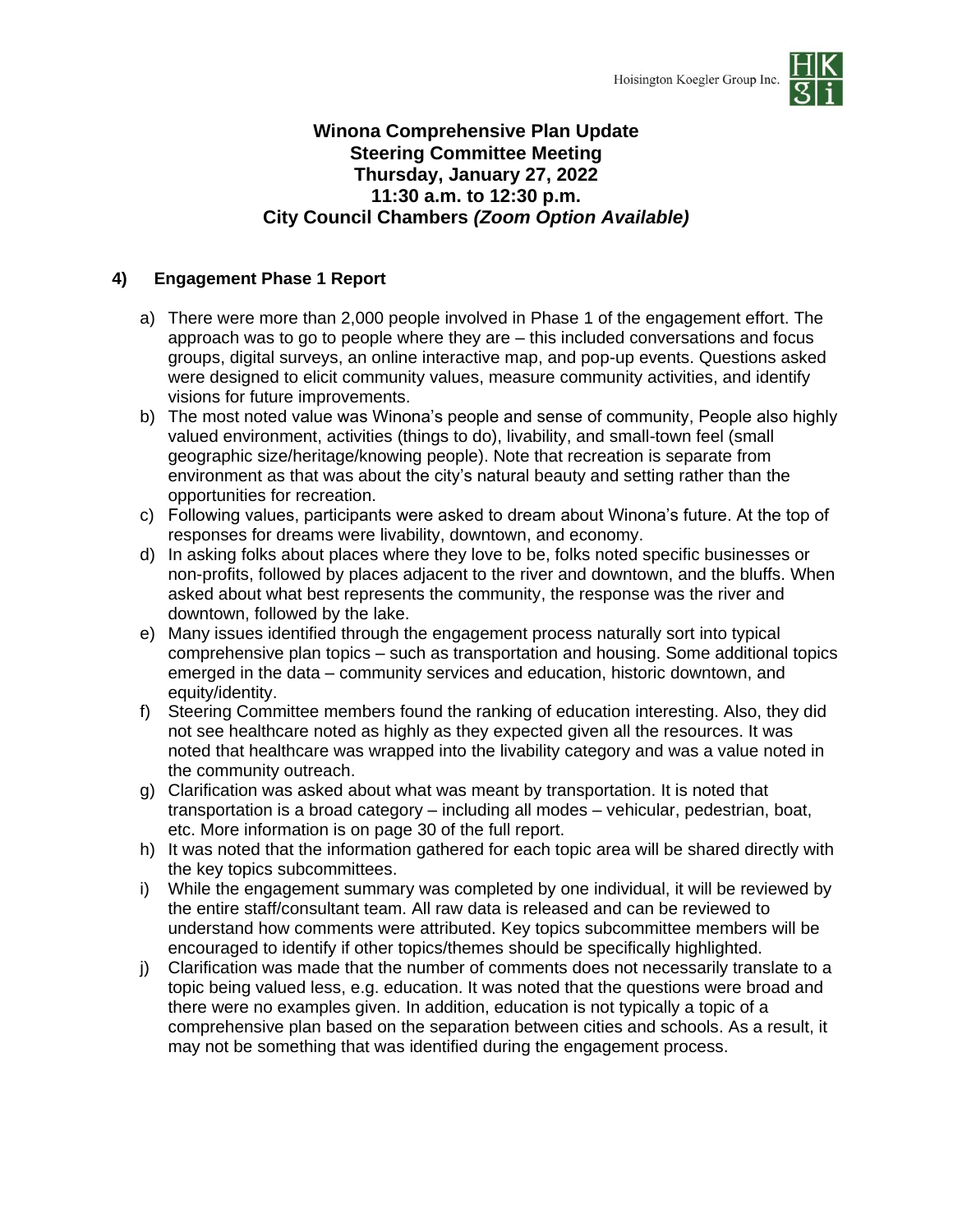

### **Winona Comprehensive Plan Update Steering Committee Meeting Thursday, January 27, 2022 11:30 a.m. to 12:30 p.m. City Council Chambers** *(Zoom Option Available)*

### **5) Key Topics – Discussion of Two Additional Topics**

- a) There were 10 key topics approved by the Council. There are two additional topics intended to be identified through the engagement process.
- b) Steering Committee confirmed that the two suggested additional topics historic downtown & riverfront and community services & institutions are appropriate.

### **6) 2045 Visioning Input**

- a) The Steering Committee's values and issues identified at the previous meeting were reviewed for context when talking about the 2045 vision.
- b) It was also noted that during the 2016 Engage Winona conversations, beauty, safety, heritage, feel of a small town, responsive elected officials and government, strong, and vibrant values emerged – and those have emerged again.
- c) The Steering Committee underwent an exercise using the Mentimeter tool to identify desired elements of the vision and values statements, which will guide the comprehensive plan and community decisions over the next 20 years.
- d) In reviewing the results of why some values didn't resonate, it was noted that the levee disconnects the community from the river. It was also noted that there is more to do related to full inclusion and equity.
- e) Members noted an interest in understanding what someone who is new or who is from outside thinks about the community. Also, what about the 13,000 people who work in Winona but don't live in the city.
- f) Suggestion raised about whether statistics should acknowledge those who work in Winona but live in Goodview or Minnesota City.
- g) Members noted the importance of making sure the vision and values statements are inclusive and welcoming.

### **7) Next Steps**

- a) A draft vision and values will be developed based on this discussion
- b) The draft vision and values will be presented to the City Council and released to the public for general comment.
- c) Key topics subcommittees will be doing their work from March to August. At the next meeting the Steering Committee will be looking at the key topics frameworks for the subcommittees.
- d) January  $31^{st}$  information workshop about feasibility study for a public safety building. This project may be a part of the transformative projects key topic and the subcommittee's discussions.
- **e)** The City is close to finalizing its Arts & Culture Strategic Plan and the plan consultants will present the plan document at the February 22<sup>nd</sup> City Council. The proposed plan is available on the City's website for review and public comment. The plan will be woven into the Comprehensive Plan.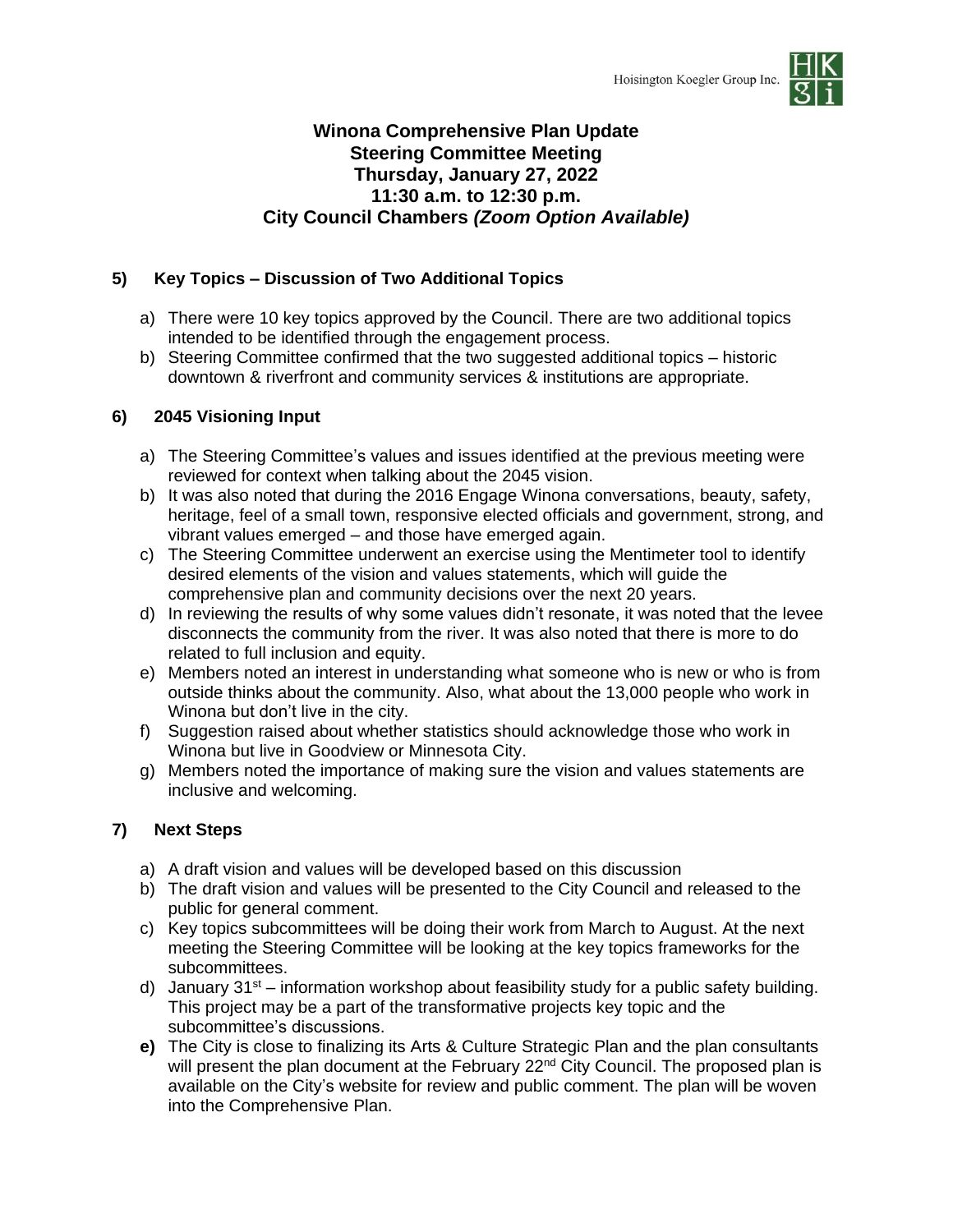## Introduction

We'll spend a few minutes talking about the values that emerged in this phase of engagement.

The goal is to create values and vision statements that will guide the comprehensive plan and community decisions over the next 20 years.



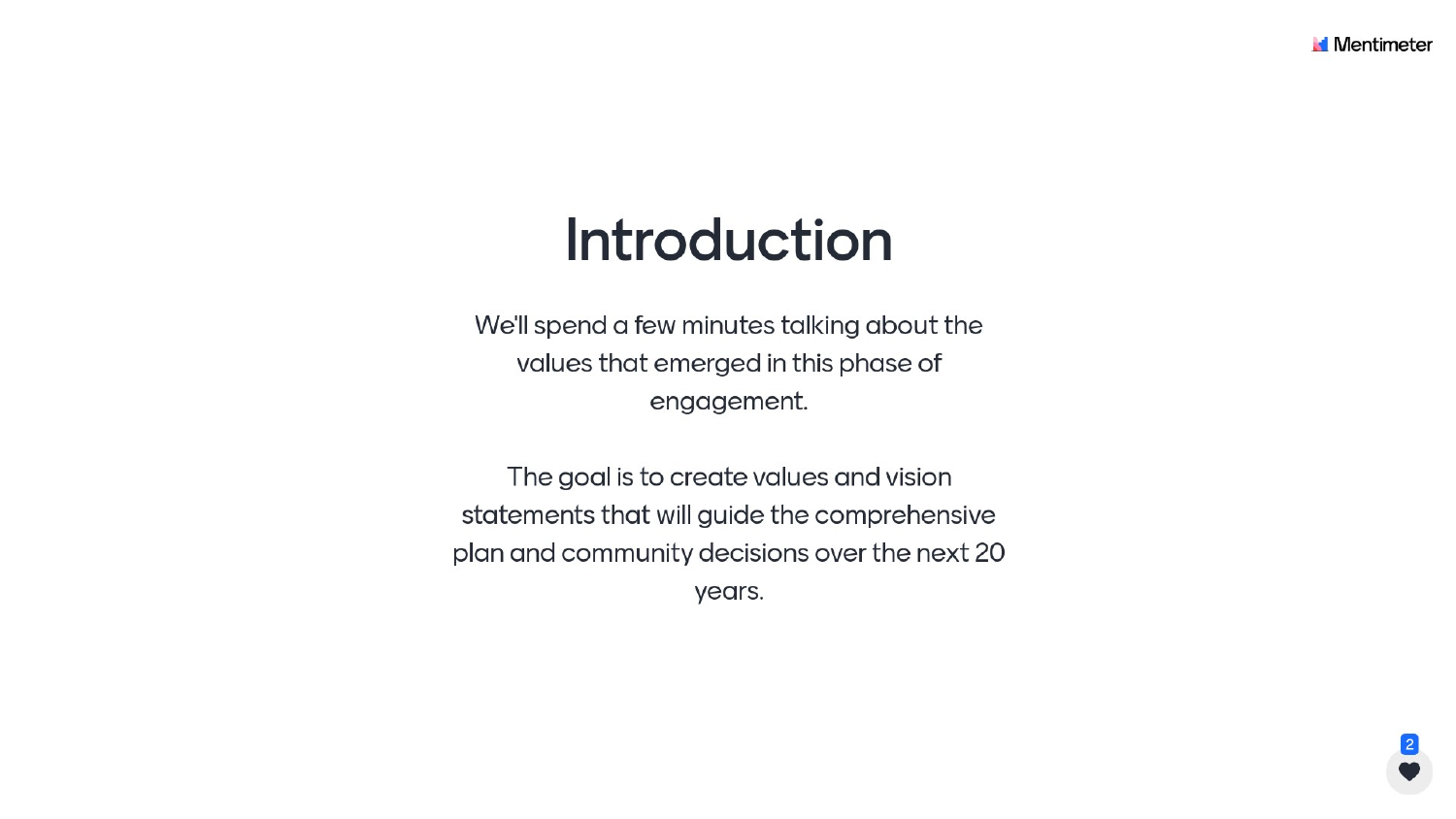# Cherished values as guiding principles

 $\overline{\overline{5}}$ td resonate desn't  $\triangle$ 

for everyone

Winona has a unique natural setting and physical beauty

Winona has a robust, varied economy

Winona has a vibrant, historic downtown and riverfront

Winona has a small geographic size and small-town feel

Winona has access to outdoor recreation and parks

Winona supports lifelong learning

Winona has good people with a strong sense of community and inclusiveness





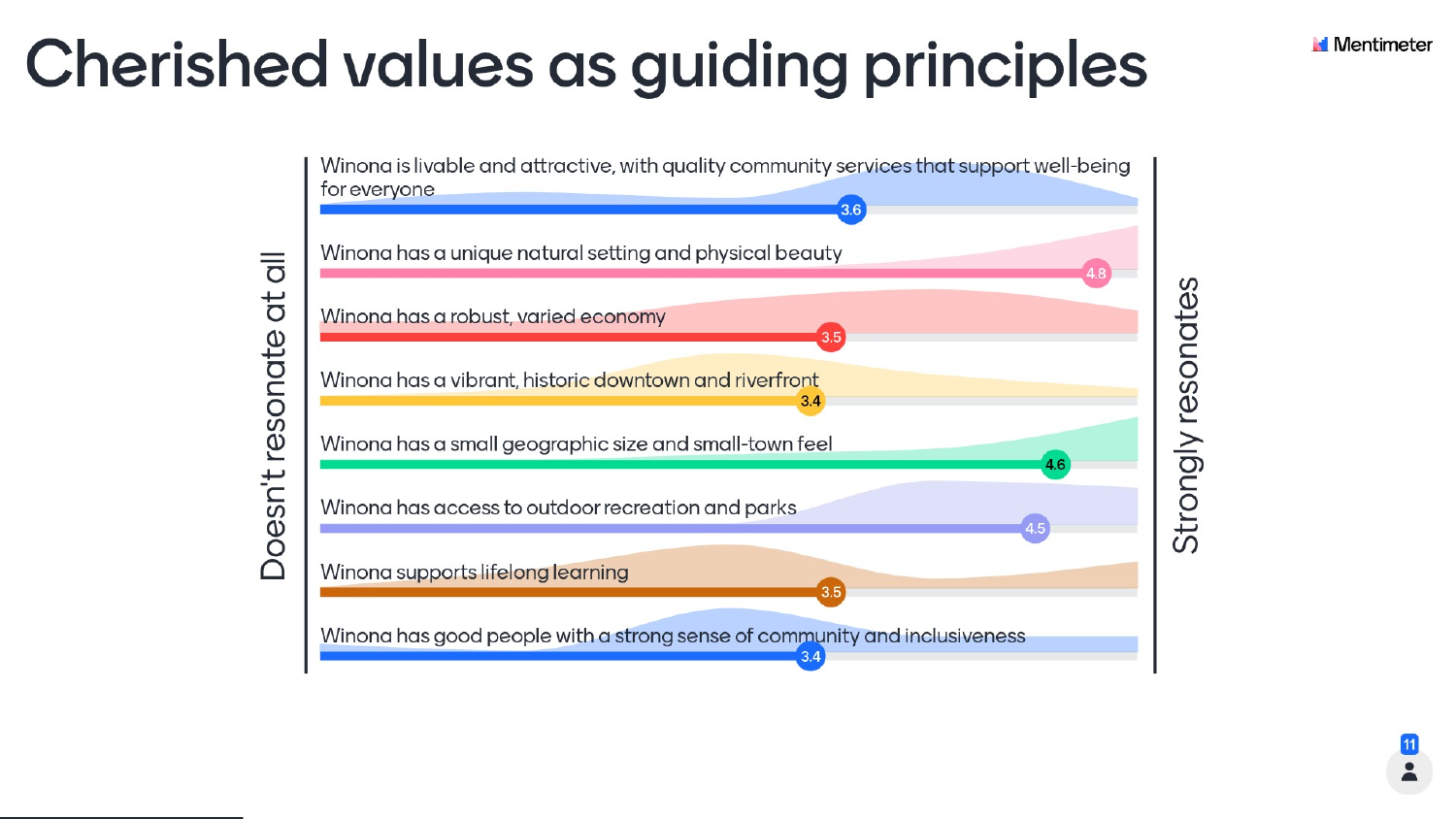### Values -> one word

Livability support health and well-being.

Winona is livable and attractive. (179 comments) Winona has something for everyone. (195 comments)

This includes housing choice and community services that This includes community arts events, concerts, theater, family-

friendly activities, and youth activities.

Environment Winona has a unique natural setting and physical beauty. (218) comments)

Entrepreneurship

Winona has a robust, varied economy. (135 comments) This includes entrepreneurship, innovation, and infrastructure.

> Recreation comments)

Winona has access to outdoor recreation and parks. (139) This includes trails, playgrounds, and other amenities.



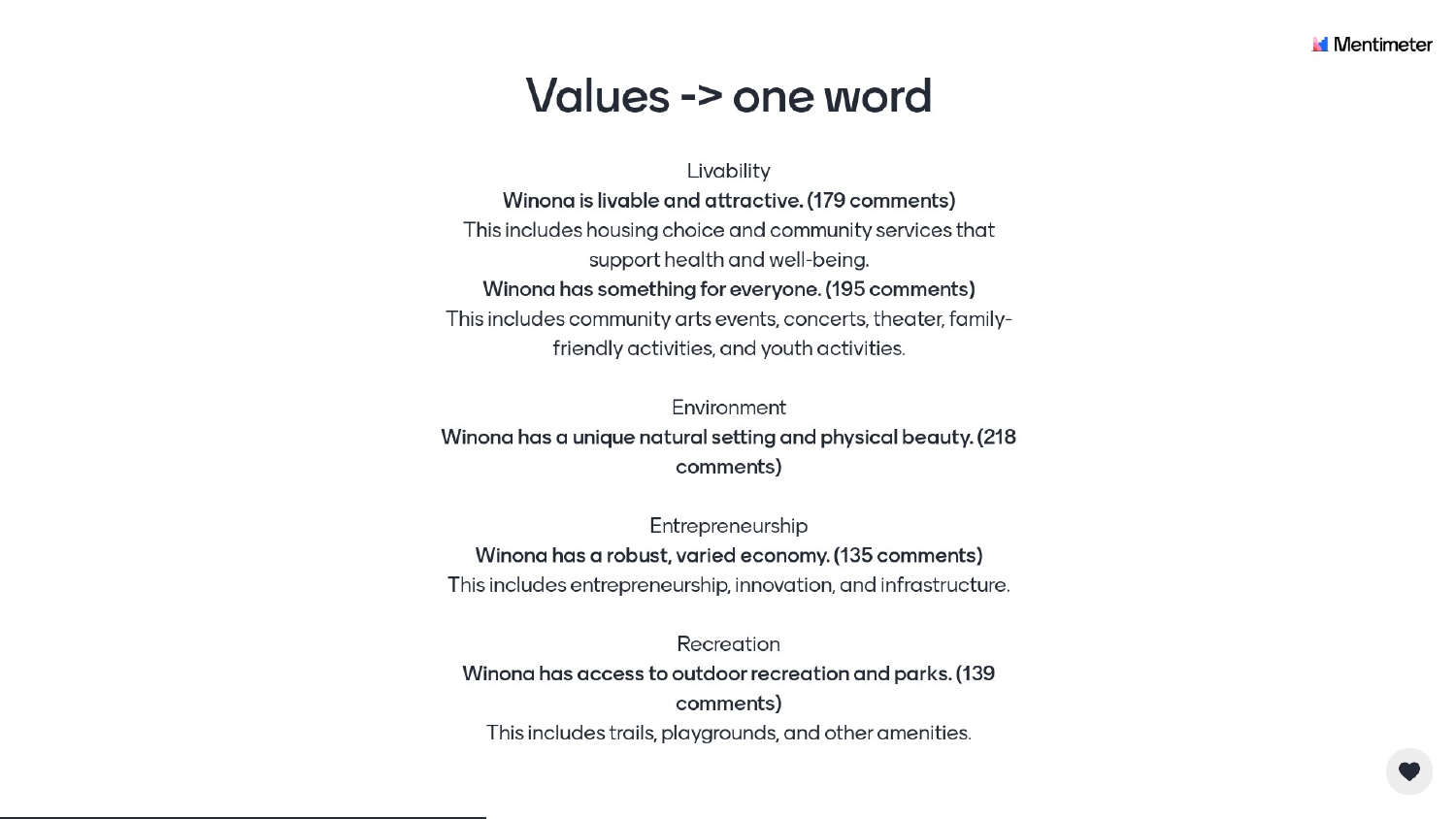### Values -> one word

Winona has a vibrant, historic downtown and

riverfront. (87 comments)

Winona has a small geographic size and a small-town

feel. (164 comments)

This includes a general feeling of safety, heritage, and

ease of getting around.

Learning Winona supports lifelong learning. (56 comments) This includes E-12 and higher education.

Community Winona's got good people. (249 comments) This includes a sense of community and inclusiveness, a community that is welcoming, diverse, and friendly.



Heritage

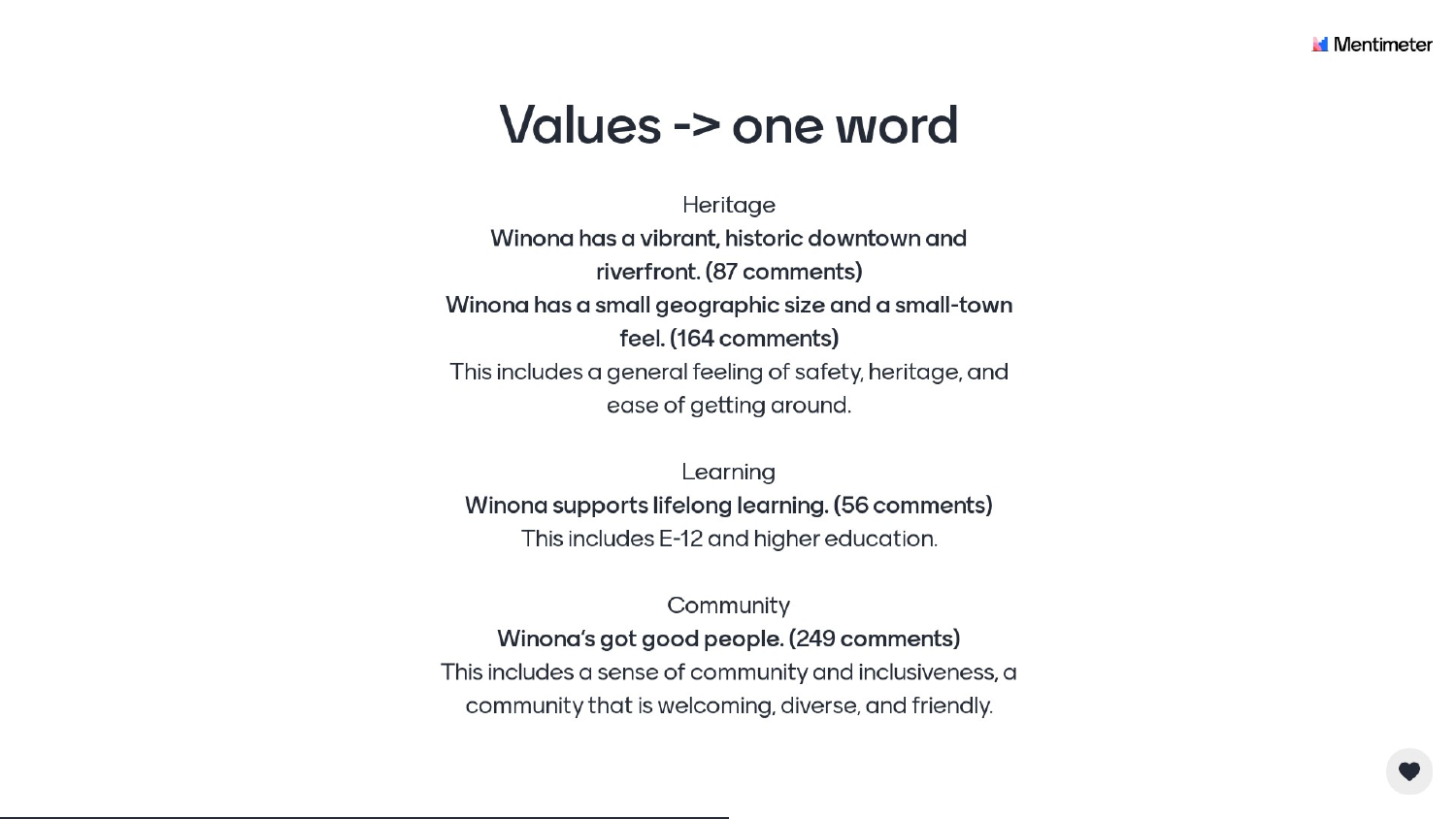## How do these values resonate?



livability



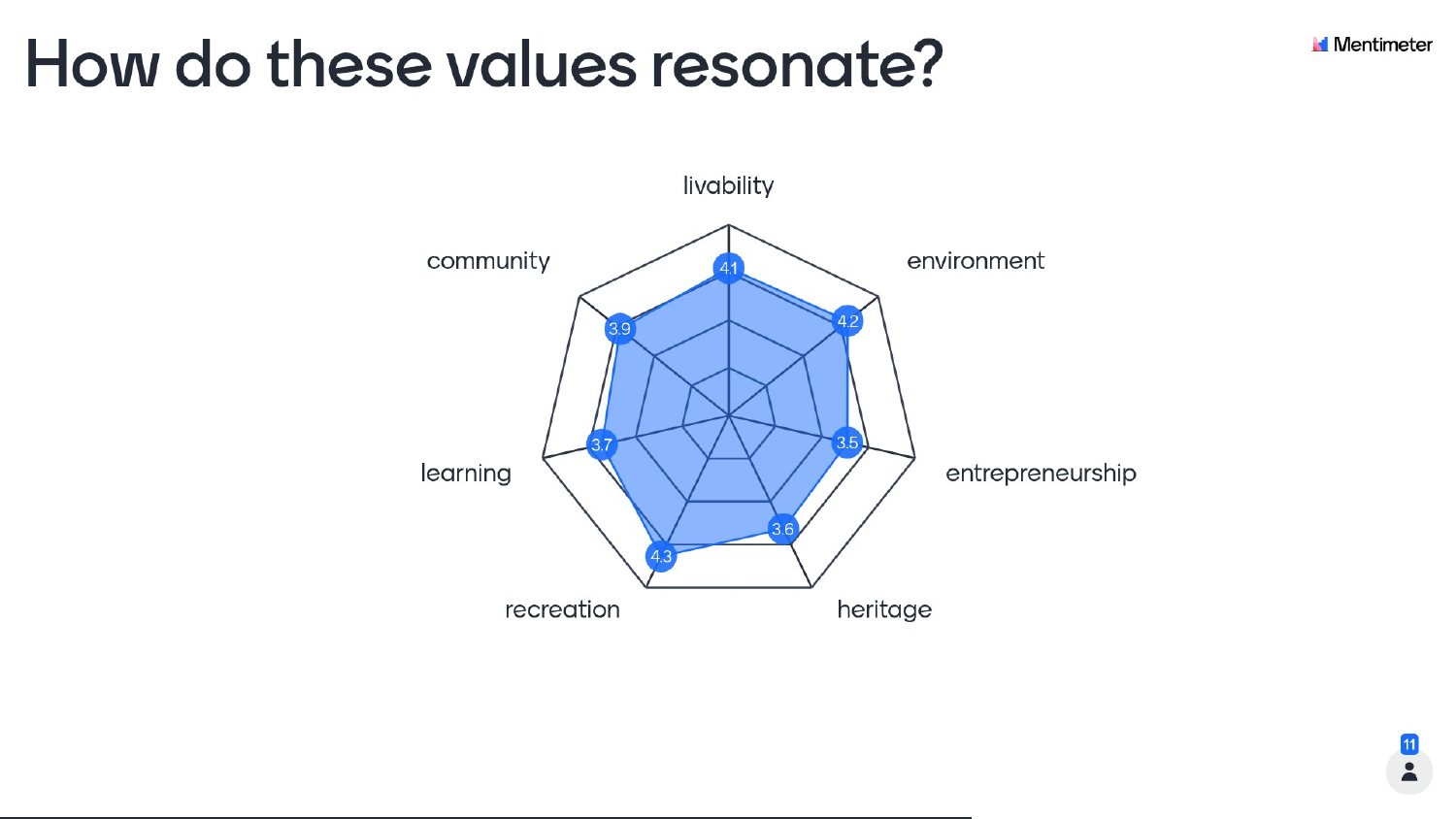## Future vision: Winona is a community where...



neighborhoods are welcoming, comfortable, and safe

everyone has what they need to build their

our historic downtown

activities bring people together and have something for everyone

everyone accesses our well-maintained nature spaces